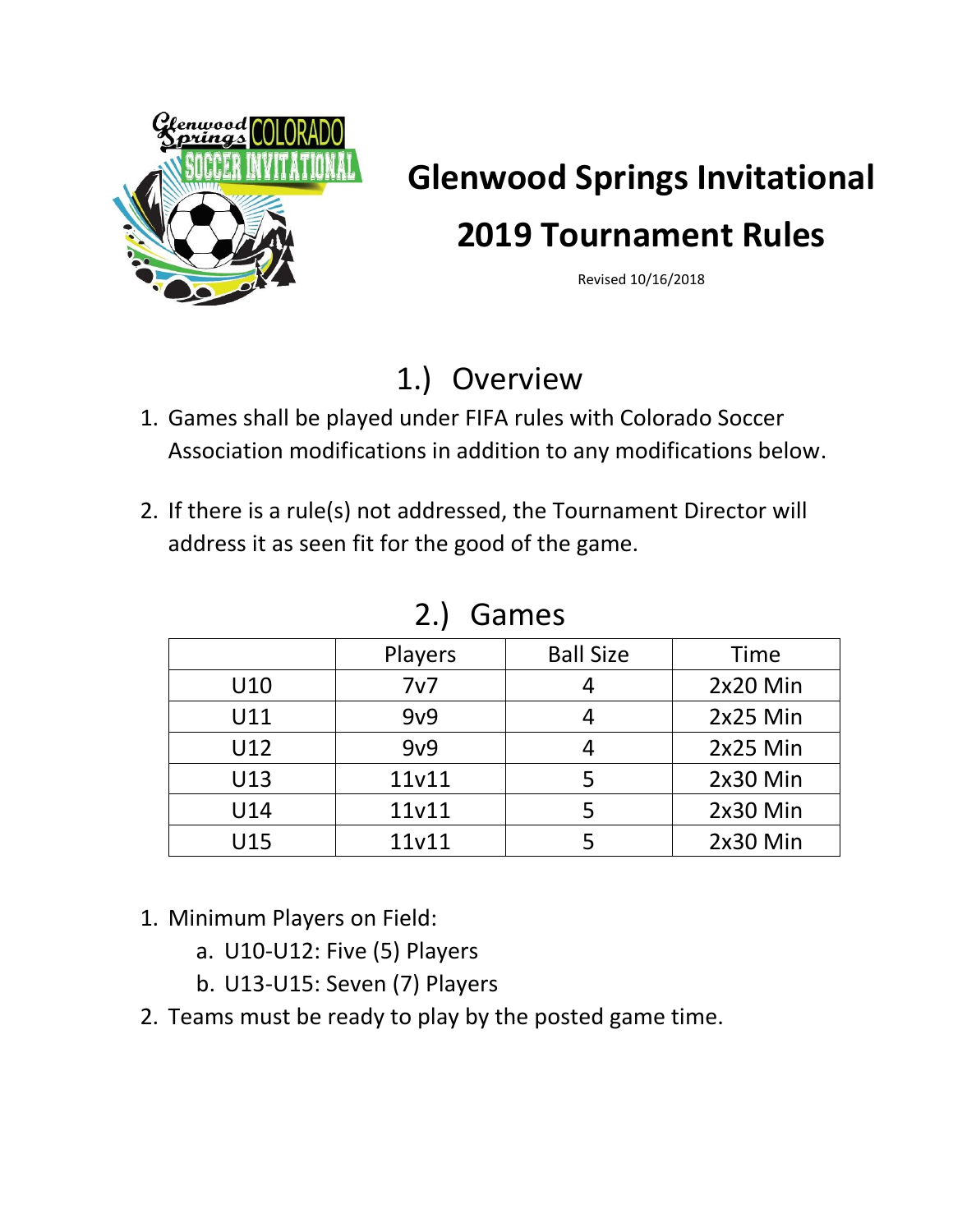- a. A five-minute grace period is given from the time posted, if the team is not ready, a forfeit is recorded in favor of the team ready to play.
- 3. All group play games must end five (5) minutes prior to the start of the next match on that field.
	- a. Referees are requested not to add time unless there is a major injury.
- 4. Games are considered completed upon completion of first half.
- 5. Team and spectators must occupy opposite sides of the fields.
	- a. Everyone shall observe the drawn spectator/technical area if drawn. Otherwise a minimum of ten (10) feet from the field should be observed.
	- b. No person shall be behind the goals during a game.
- 6. The home team shall provide game balls if requested by the referees.
- 7. Substitutions are at the following opportunities and are unlimited:
	- a. Prior to a throw-in, by the team throwing
	- b. Goal kick by either team
	- c. Kick-off by either team
	- d. Injury by either team
	- e. Cautioned player at the time of the caution
	- f. Half-time including between overtime halves

## 3.) Uniforms

- 1. Jersey Colors:
	- a. All teams should have two jersey colors
		- i. U10 is exempted from this requirement
	- b. The home team shall wear a darker color and the away team a lighter color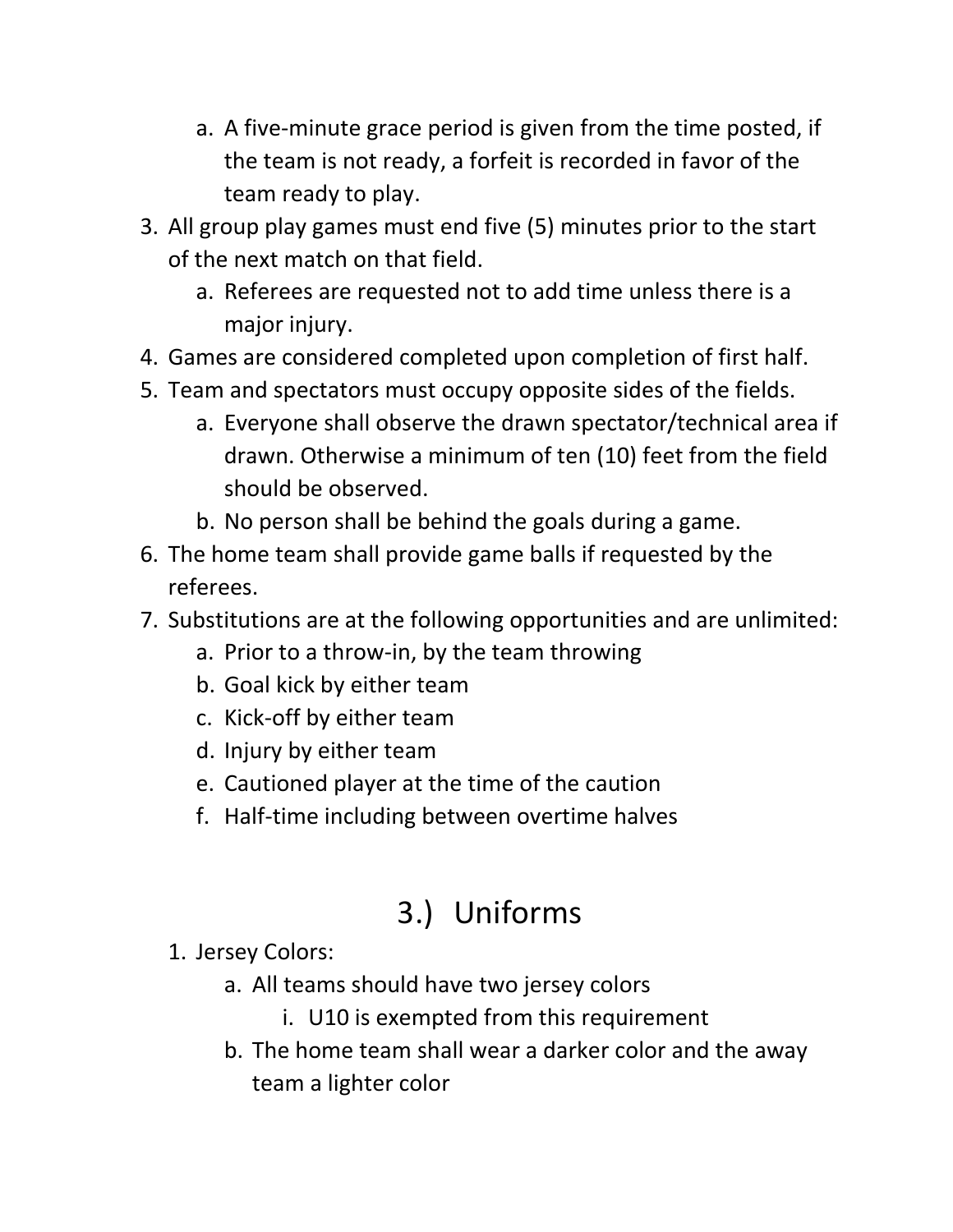- i. If team colors still clash with no alternative, the away team shall wear pennies
- c. Keepers at minimum shall wear different colors from either team
	- i. If possible different colors then the other keeper and the referees should be worn.
- 2. Jerseys must have numbers on back, no exceptions!
- 3. Jewelry including ear or nose rings are not permitted regardless if it is covered up or not.
	- a. Exceptions apply to religious or medical items which shall be tapped down.
- 4. Cast, splints, etc are not to be allowed unless they are properly covered and are approved by the referee.

### 4.) Point Structure/Standings

- 1. The tournament uses the seven (7) point system as follows:
	- a. Three (3) Points for a win
	- b. One (1) Point for each goal up to three
	- c. One (1) Point for a shutout
	- d. One (1) Point for a draw/tie
	- e. Zero (0) Points for a loss
		- i. Points for goals apply to both teams whether they lose or win.
- 2. In the event of a forfeit, the team present will be awarded a 1-0 score. The goal does not count in the tiebreaking procedure.
- 3. Tiebreaking Procedures:
	- a. Head to Head (Where Applicable)
	- b. Fewest Goal Allowed
	- c. Goal Differential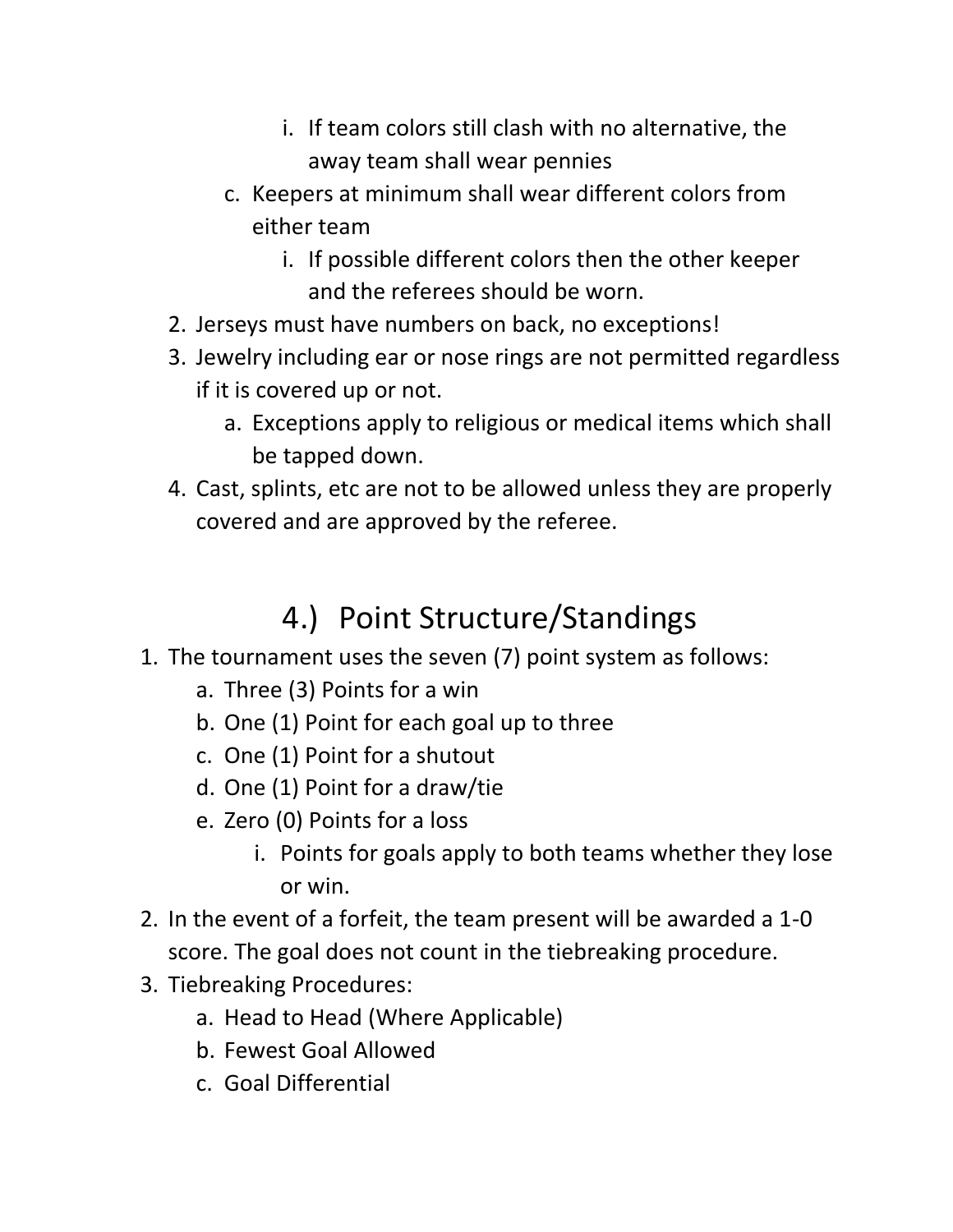- d. Most Goal Scored
- e. Least Number of Cautions (One Point) and Ejections (Two Points)
- f. Kicks from the Mark
- 4. Standing will be updated as soon as the game cards are reported.
- 5. Standing are posted in two places:
	- a. At the fields on the shed
	- b. Online at GotSoccer
- 6. It is the responsibility of the team to check their standings and understand playoff implications prior to leaving. Calls will not be made to let you know if made playoffs or not. Never assume you are in or out until all games are played.

# 5.) Brackets/Schedule

- 1. For the purpose of the tournament, teams will be divided into brackets by age and gender.
	- a. The tournament committee will make brackets on what is best for the team and the competition.
	- b. Teams that normally play co-ed will play in the boys' brackets.
- 2. All teams are at minimum excepted to play three games not including playoffs.
- 3. In the event a team drops out from the tournament, the tournament committee reserves the right to do the following:
	- a. Adjust the bracket to ensure teams play their three games.
	- b. Combine age groups within reason. (Ex U11 and U12)
	- c. Or any other method that ensure fair play for the good of the game.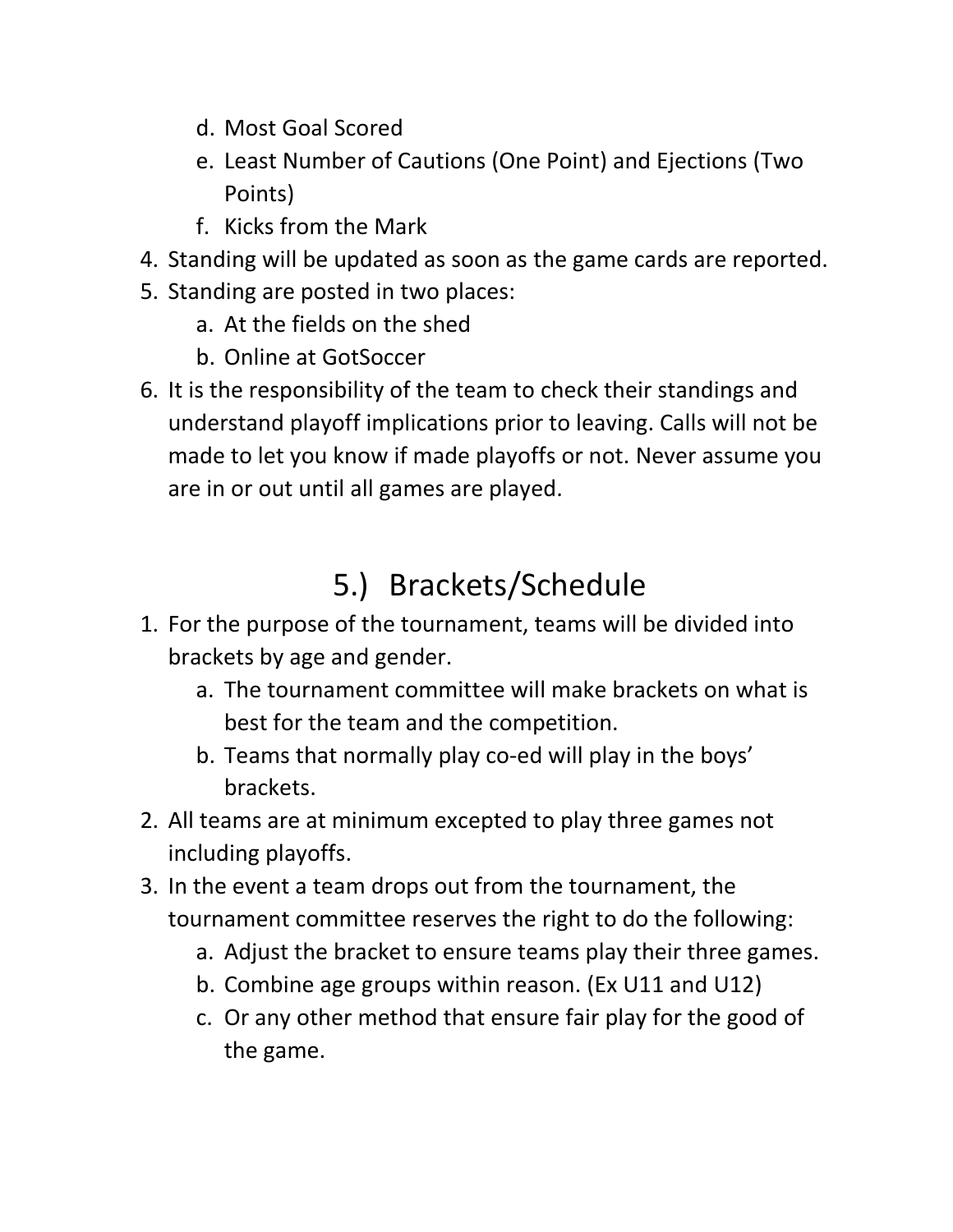- d. Teams will be notified as soon as possible when the decision is made.
- 4. The schedule will be released no later that two weeks prior to the start of the tournament.
- 5. It is the team's responsibility to check their schedule in the days leading up to ensure no further changes have been made.
	- a. A reasonable effort shall be made to notify teams if a schedule does change in the final two weeks.
	- b. Team will be notified during the tournament.

### 6.) Playoffs

- 1. For the purpose of this tournament, a game is considered a playoff if it must have a winner. Typical games include:
	- a. Quarter-Final
	- b. Semi-Final
	- c. Final
- 2. Game lengths are the same as group play.
- 3. If a game is tied at the end of regulation, the following occurs:
	- a. Two five-minute (2x5) overtime periods
		- i. First team to score wins (Golden Goal)
	- b. Kicks from the Mark
		- i. Best out of five (5)
		- ii. If after five (5) the score is tied, kicks from the mark continue one for one until one team scores and the other doesn't.
		- iii. Only players on the field after the overtime period may take kicks including keepers.
- 4. Games may go past their allotted time since they must have a winner.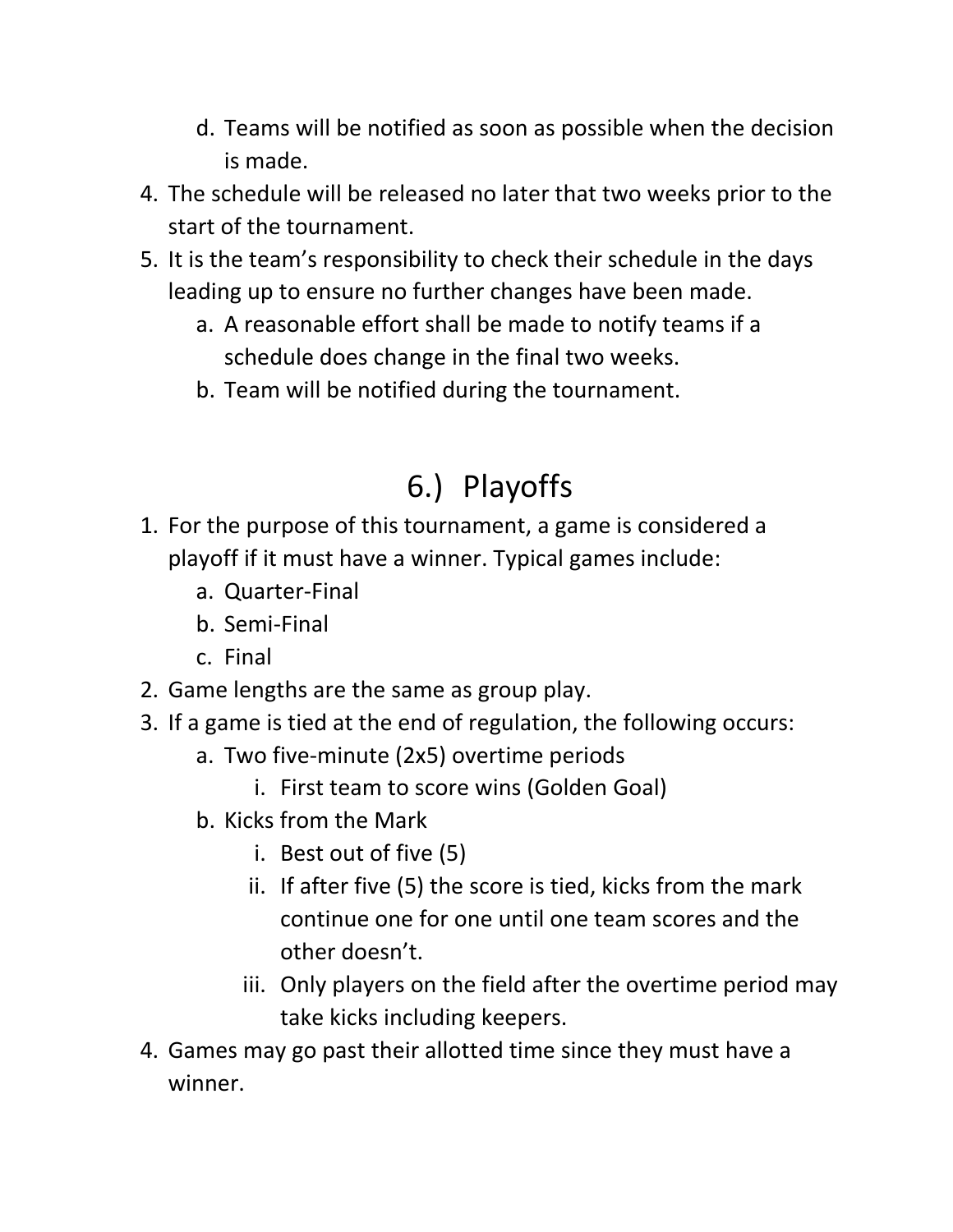### 7.) Inclement Weather

- 1. Game may be shortened, suspended, or cancelled whenever adverse weather exist or fields become unplayable.
- 2. The following personal may stop a game due to weather:
	- a. The referee crews
	- b. Tournament Director
	- c. Or anyone the Tournament Director has assigned
- 3. The following signals will be given from an airhorn:
	- a. Two Short, One Long: Stop Play
	- b. Two Long: Get ready to resume play
		- i. Teams have ten (10) minutes to be ready to play from the get ready to resume play.
- 4. If play is stopped due to lightning, all people must go to their cars. The shelter is not a suitable option.
- 5. The Tournament Director will decide on how to resume with play and future games. Teams will be informed as soon as a decision is made. Options are but not limited to:
	- a. Shortened games
	- b. Terminate current games
	- c. Kicks from the Mark
- 6. There are no refunds due to weather related causes.

#### 8.) Team Procedures

- 1. Teams eligible for the tournament are:
	- a. Mountain Region League (MRL)
	- b. Centennial League Gold and below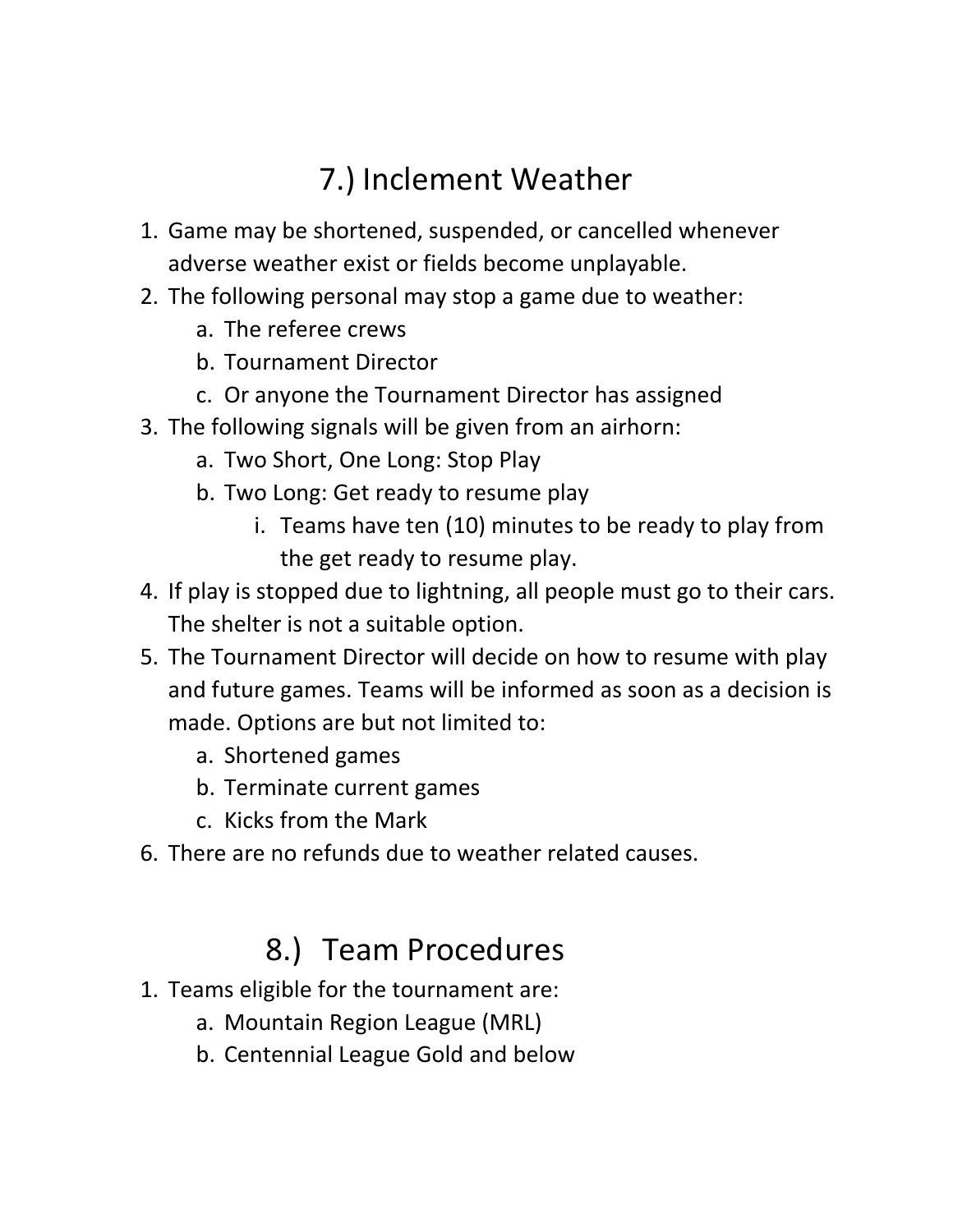- i. Teams higher then gold can apply only if they move up one age group.
- c. Out of state team are allowed on a case by case basis. Contact the Tournament Admin for details.
- d. Recreational Teams
- e. Any other division/league is not allowed.
- 2. All coaches and players must abide by the following:
	- a. Be registered with Colorado Soccer Association
		- i. Out of state teams accepted, please contact the tournament administrator
	- b. Have club or CSA approved roster signed by the club registrar
	- c. Have a USYSA player card
- 3. Teams may have a maximum of the following players on their roster:
	- a. U10: Fourteen (14)
	- b. U11/12: Sixteen (16)
	- c. U13, U14, U15: Eighteen (18)
- 4. Up to four guest players are allowed with the paperwork posted on the website.
	- a. Player must be no older then the age group.
	- b. Player must not play a higher regular season division then highest allowed by the tournament.
	- c. If the above is true, the team may play up one age group, otherwise the guest player is not allowed
- 5. The head coach is in charge of his/her team personal, players, and spectators. Any issue will be directed at the head coach.
- 6. Any player or team personal that is ejected from a game will at minimum be required to sit out at least one game. The decision to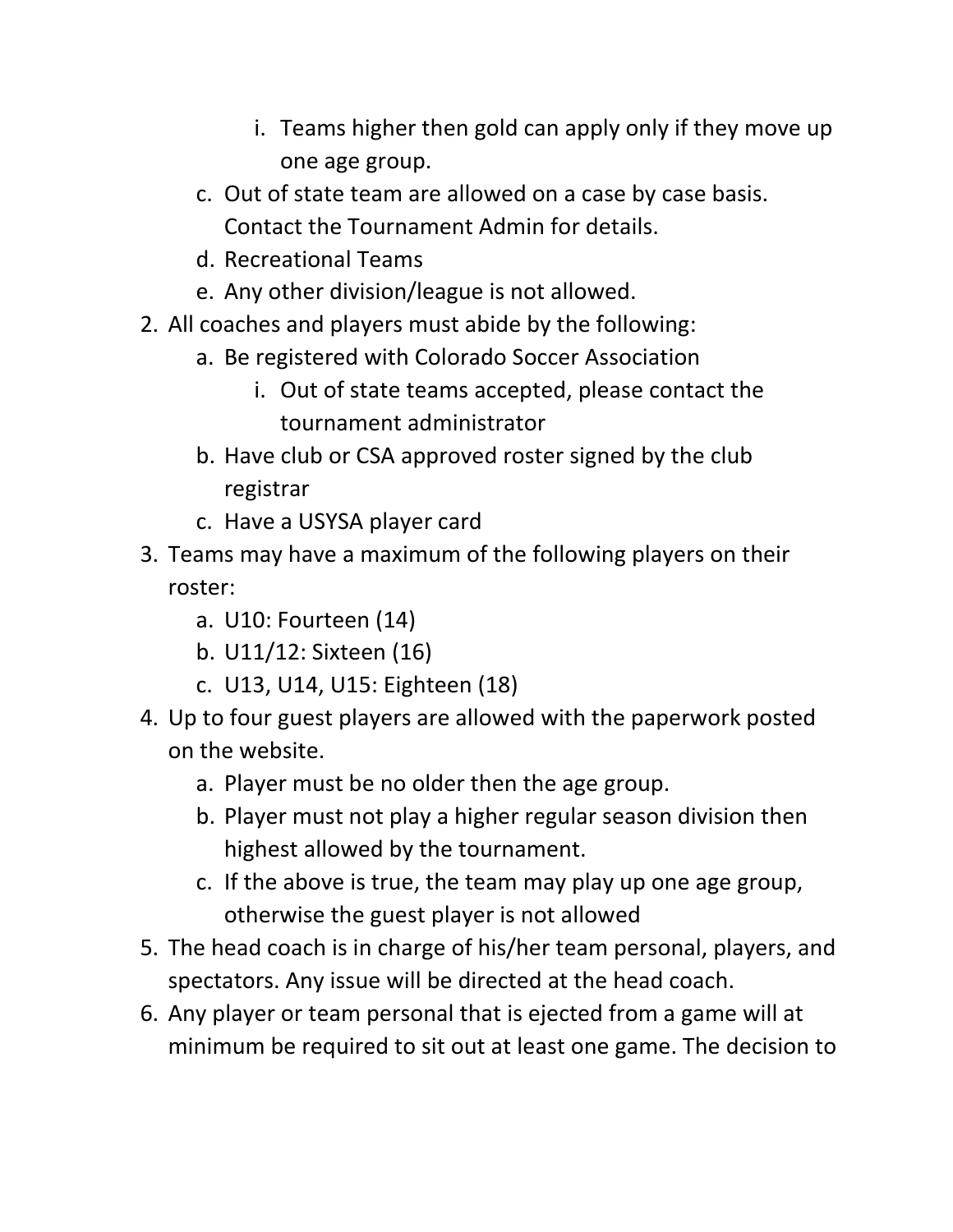sit out more then one will be decided on the nature of the ejection and decided by the Tournament Director.

- a. If no more games are to be played in tournament, the sit out will carry over to the next game either in season or another tournament.
- 7. In the event of severe misconduct from the team or spectators, and at the discretion of the referee, a game may be suspended.
	- a. The Tournament Director may terminate a team from the tournament if it was decided the misconduct was severe enough.
		- i. Points for that team will remain. Any future games will be 0-1 forfeit.

### 9.) Policies

- 1. Please keep trash and recycling picked up and in bins.
- 2. In accordance with our field host, dogs are not allowed on the fields. While best efforts will be made to contact before and during the tournament, please note if a dog is found at a game:
	- a. Any person found with a dog will be asked to leave either by the referee or tournament staff. They will have five minutes to leave otherwise the game will be terminated in favor of the opposing team.
- 3. Drugs, alcohol, or any other similar substance will not be allowed at the fields.
- 4. Protest are not allowed; the referees' decision is final.
- 5. The ref tent is strictly off limits to anyone besides tournament staff and referee crews.